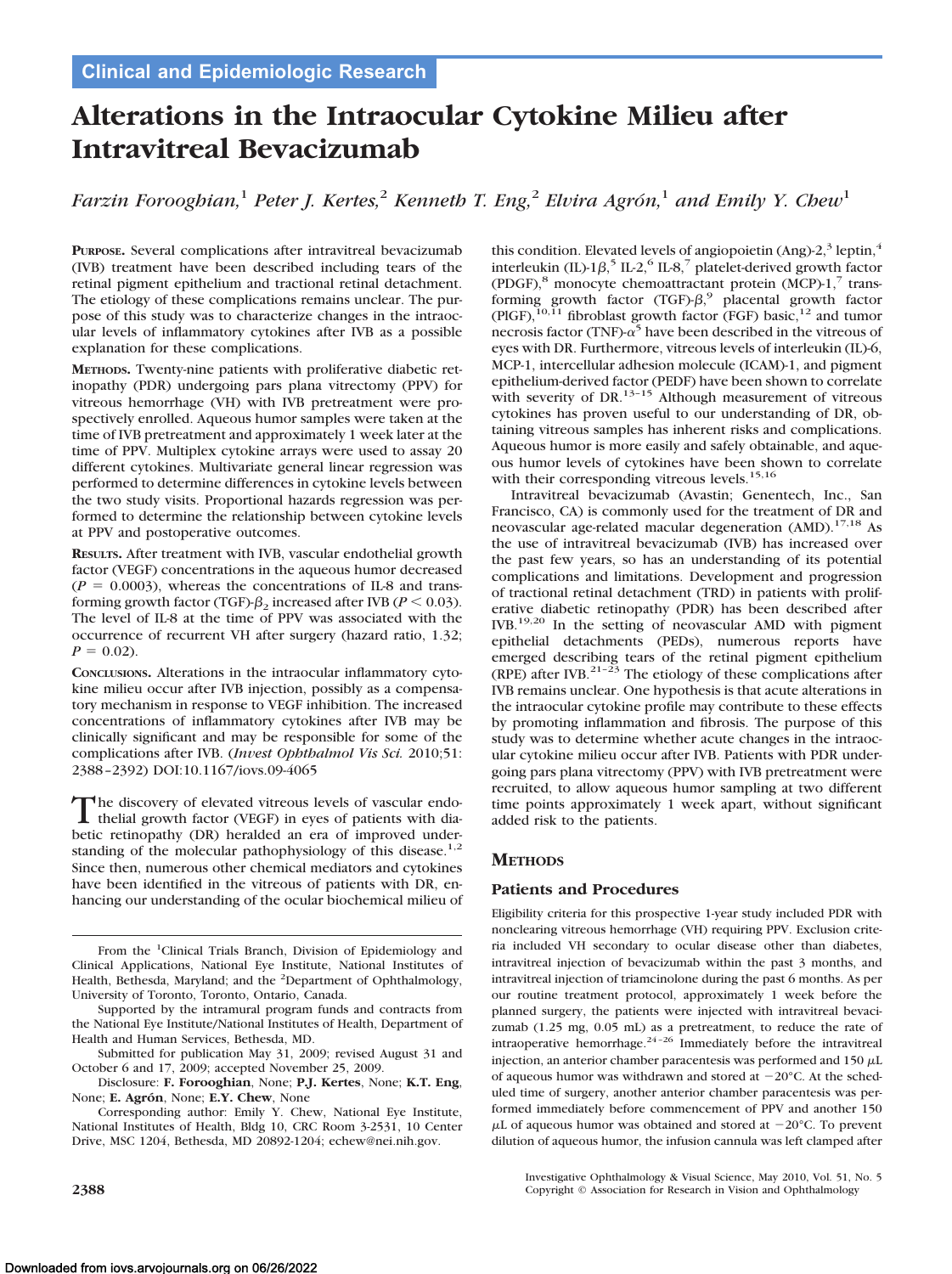placement. After this, the anterior chamber paracentesis was performed, the infusion cannula was unclamped, the other working ports were created, and PPV was started. Anterior chamber paracentesis was performed under sterile conditions with a 30-gauge needle attached to an insulin syringe. PPV was performed by one of two surgeons (PJK, KTE), using standard three-port 23-gauge techniques followed by air– fluid exchange. In some cases, intravitreal triamcinolone (IVT, 4 mg) was injected at the conclusion of the procedure. The use of IVT was based on surgeon preference; one surgeon routinely used IVT at the end of the procedure, whereas the other never used it. After surgery, the patients were observed as per routine care. At the conclusion of the study, the patients' charts were retrospectively reviewed to collect demographic information (age, sex, diabetes type, hemoglobin A1c) and postoperative outcomes (Snellen visual acuity and occurrence of recurrent VH). Furthermore, the presence of TRD noted either before or during surgery was recorded. The study was performed with the patient's informed consent and conducted under a protocol approved by the institutional review board (IRB) at Sunnybrook Health Sciences Centre (Toronto, ON, Canada) and in accordance with the ethical standards of the 1964 Declaration of Helsinki.

#### **Cytokine Analysis**

Preliminary screening of 20 different cytokines was performed on samples from the first five patients, to select candidate cytokines for further study. Initial cytokine analytes included Ang-2, leptin, IL-1 $\beta$ , IL-2, IL-6, IL-8, IL-10, PDGF-AA, PDGF-AB, PDGF-BB, MCP-1, IFN-, TGF- $\beta_1$ , TGF- $\beta_2$ , VEGF, PlGF, PEDF, FGF basic, TNF- $\alpha$ , and ICAM-1. Only cytokines that showed a difference between study visits at a significance level of 0.50 during the preliminary screening were assayed for in future patient samples. Cytokines were assayed with a sandwich-ELISA multiplex system (SearchLight; Aushon Biosystems, Billerica, MA) in a CLIA (Clinical Laboratory Improvement Amendments)-certified laboratory. Briefly, undiluted or diluted aqueous humor samples were assayed in 96-well microplates coated with capture antibodies. Detection of analytes was performed with chemiluminescent secondary antibodies. Cytokine levels were quantified with a chargedcoupled device (CCD) camera and imaging system. Standard curves were generated with known amounts of cytokine proteins, and analyte concentrations were calculated from the standard calibration curves.

#### **Statistics**

Analysis of the screening samples from the first five patients was performed with a two-tailed paired *t*-test with a significance level  $(\alpha)$  of 0.50. The analysis on cytokine levels chosen for further analysis based on the preliminary screening was performed with general linear models (SAS System 9.2; SAS Institute, Inc., Cary, NC). For each cytokine, multivariate general linear models were performed to compare the preoperative adjusted means of the cytokines by diabetes type, and, separately, by the presence of TRD. The covariates considered for adjustment were: age, sex, and hemoglobin A1c. General linear models were also used to evaluate whether there were any significant changes in cytokine levels between the pretreatment sample and the sample obtained immediately before PPV. In addition to the previously mentioned covariates (age, sex, and hemoglobin A1c, diabetes type, and presence of TRD), we considered the number of days elapsed between pretreatment and PPV as a possible covariate. Because we were adjusting for multiple covariates, we selected the best-fitting model by choosing the one with the lowest Akaike information criterion (AIC) as the best model.

Proportional hazards regression analysis was used for the analyses of the events of postoperative recurrent VH and visual acuity. Snellen visual acuities were converted to logMAR equivalents for this analysis. We evaluated the effects of the cytokine levels at PPV by dichotomizing the levels into the top 50th percentile versus the lower 50th percentile. Since all the patients experiencing recurrent VH were in the top 50th percentile of IL-8 concentration, we analyzed IL-8 concentration as a continuous variable. We considered the following

covariates in the analyses: age, sex, hemoglobin A1c, diabetes type, TRD, and IVT. We chose the covariates that were significant in a univariate analysis for each cytokine. We then added in a model those that were significant at the 0.10 level. Life-table analyses were used to graphically demonstrate the time-to-event (VH) in the top 50th percentile versus the lower 50th percentile of cytokine concentration.

### **RESULTS**

A total of 29 patients were enrolled. Basic demographic and laboratory information on this cohort is displayed in Table 1. The mean postoperative follow-up time of the patient cohort was 15 weeks (range,  $1-53$ ). The cytokines PDGF-BB, IFN- $\gamma$ , TGF- $\beta_1$ , IL-1 $\beta$ , TNF- $\alpha$ , and FGF basic were undetectable in our aqueous humor samples with the multiplex assay that we used. After preliminary screening, the cytokines chosen for further analysis were VEGF, PlGF, IL-2, IL-6, IL-8, MCP-1, and TGF- $\beta_2$ . Multivariate analyses for difference in baseline in cytokine levels demonstrated that patients with TRD had an adjusted mean VEGF level of 457 pg/mL, whereas those without TRD had mean VEGF level of 1411 pg/mL, a difference that was statistically significant ( $P = 0.048$ ). Patients with type 1 diabetes had an adjusted mean IL-6 level of 47.8 pg/mL, whereas those with type 2 diabetes had an adjusted mean IL-6 level of 113.8 pg/mL, a difference that reached borderline statistical significance ( $P = 0.059$ ).

Multivariate analyses of cytokine levels demonstrated changes in the concentrations of several cytokines at a mean time of 10 days after IVB (Table 2, Fig. 1). Both VEGF and PlGF concentrations decreased after IVB; however, only the change in VEGF levels was statistically significant ( $P = 0.0003$ ). Of note, the concentrations of all the inflammatory mediators we tested increased after IVB. The increase in IL-6 concentration was not statistically significant, and the increase in IL-2 and MCP-1 only reached borderline statistical significance  $(P =$ 0.065 and 0.068, respectively). Concentrations of IL-8 and TGF- $\beta$ , were significantly elevated after IVB ( $P = 0.0204$  and 0.0009, respectively).

A total of five (17%) of our patient cohort developed recurrent VH during the follow-up period. Recurrent VH occurred at mean time of 15 weeks (range, 0.7–38) after PPV. As the mean follow-up of our cohort was also 15 weeks (range, 1–53), our proportional hazards analysis (which is a time-to-event analysis), adjusted for the variable follow-up and prevented improper conclusions due to insufficient follow-up. All patients with recurrent VH were in the upper 50th percentile of IL-8 concentration at the time of PPV. Proportional hazards analysis demonstrated that IL-8 levels at vitrectomy were associated with a statistically significant ( $P = 0.02$ ) increased risk of recurrent VH (Table 3). A graphic life table analysis of the IL-8 level in the top 50th percentile versus the lower 50th percentile is shown in Figure 2. No other cytokines were found to be

**TABLE 1.** Demographics of Patient Cohort

| <b>Characteristic</b>                             | Mean $(\pm SD)$ |
|---------------------------------------------------|-----------------|
| Age, y                                            | 57(14)          |
| Males, %                                          | 69              |
| Type 1 diabetes, %                                | 24              |
| Tractional retinal detachment, %                  | 34              |
| Intravitreal triamcinolone during vitrectomy, %   | 83              |
| Hemoglobin A1c, %*                                | 8.2(1.5)        |
| Days between IVB pretreatment and vitrectomy, $n$ | 10(5)           |

 $n = 29$ .

\* All hemoglobin Alc values were obtained within 1 month of the date of vitrectomy.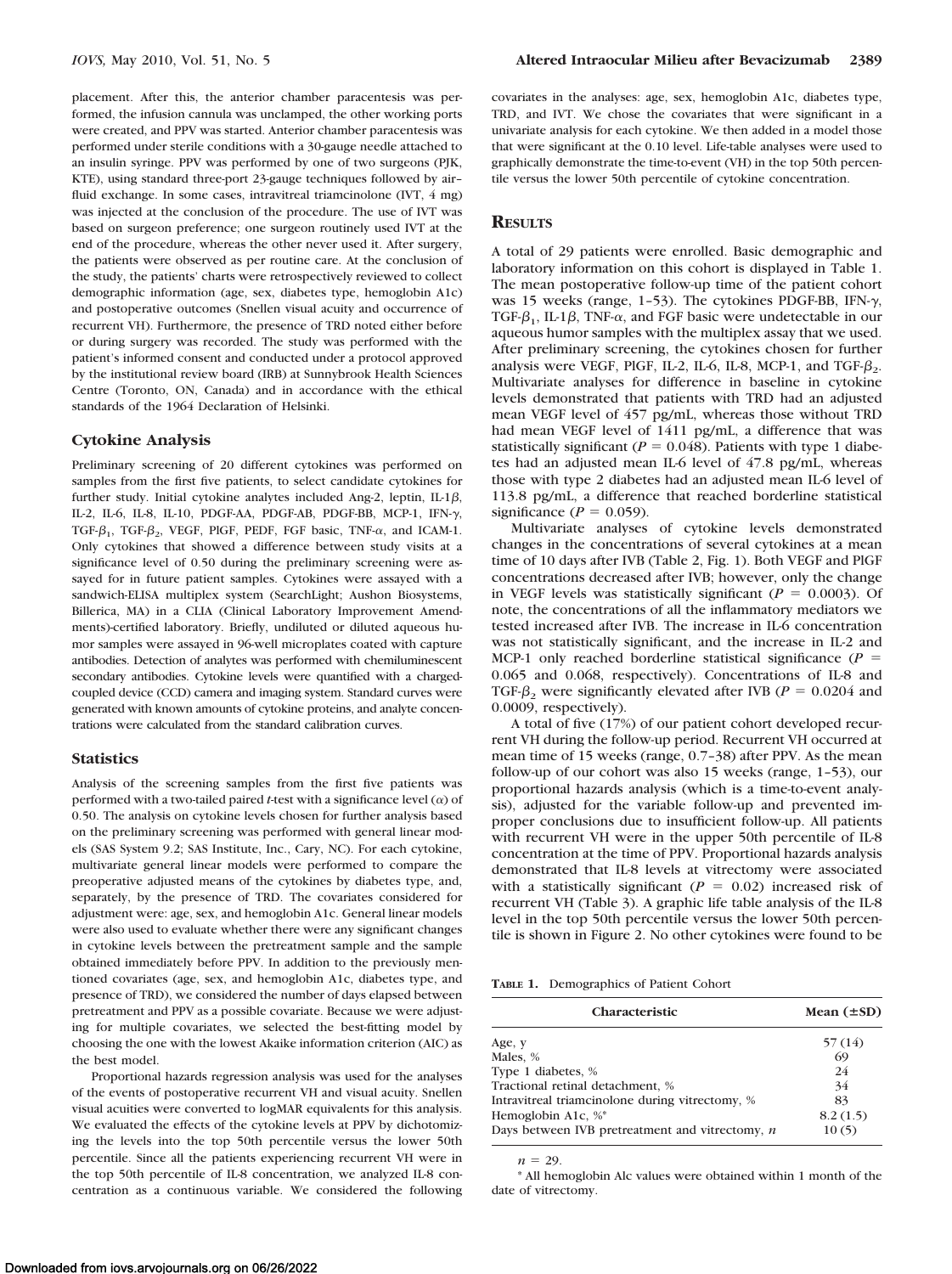**TABLE 2.** Adjusted Change in Cytokine Concentration after Intravitreal Injection of Bevacizumab

| Cytokine    | Pre-bevacizumab<br>$(pg/mL)$ (95% CI) | Post-bevacizumab<br>$(pg/mL)$ (95% CI) | P         |
|-------------|---------------------------------------|----------------------------------------|-----------|
| <b>VEGF</b> | 1044 (583-1505)                       | $116(50-182)$                          | $0.0003*$ |
| PIGF        | $27.7(14.3 - 41.2)$                   | $17.2(12.0-22.5)$                      | 0.0887    |
| $II - 2$    | $1.71(1.27-2.16)$                     | $2.12(1.63 - 2.62)$                    | 0.0652    |
| $II-6$      | $81(-8-171)$                          | $1065 (-275 - 2406)$                   | 0.151     |
| $IL-8$      | $42.3(26.2 - 58.5)$                   | 59.3 (42.8-75.8)                       | $0.0204*$ |
| $MCP-1$     | 2246 (1798-2693)                      | 3314 (2152-4476)                       | 0.0675    |
| $TGF-\beta$ | 5554 (2770-8338)                      | 8256 (5478-11034)                      | $0.0009*$ |

The data are adjusted for any of the following covariates based on the best-fitting model: age, sex, hemoglobin Alc, presence of tractional retinal detachment, and number of days between the pre- and postbevacizumab samples. The mean  $(\pm SD)$  number of days between when the baseline and the vitrectomy samples were obtained was 10  $(\pm 5)$ . The pre-bevacizumab cytokine levels were determined from aqueous samples taken immediately before intravitreal administration of bevacizumab; the post-bevacizumab levels were determined immediately before vitrectomy.

 $*$  Indicates statistically significant result ( $P < 0.05$ ).

associated with recurrent VH. Final mean visual acuity in our cohort was 20/230 (range, 20/40 –no light perception). We found no associations between cytokine levels at PPV and postoperative visual acuity.

#### **DISCUSSION**

We observed an expected decrease in the aqueous humor concentration of VEGF after IVB, which is consistent with previous observations. $27-29$  Although we also observed a decrease in PlGF, this result was not statistically significant. A statistically significant decrease in PlGF mediated by IVB would have been very interesting from a therapeutic standpoint. A novel anti-VEGF therapy that is currently in clinical trials for the treatment of DR and neovascular AMD is aflibercept (VEGF-Trap Eye; Regeneron Inc., Tarrytown, NY). In addition to binding VEGF, aflibercept is able to bind PlGF.<sup>30</sup> The ability to bind VEGF and PlGF may offer increased efficacy in the treatment of DR and neovascular AMD. PlGF plays a vital role in pathogenic angiogenesis, and antibodies targeting PlGF have been shown to cause tumor regression in animal models.<sup>31,32</sup> It is likely that our study was statistically underpowered to detect differences in PlGF levels after IVB. However, given the impor-

**TABLE 3.** Adjusted Risk of Recurrent Vitreous Hemorrhage after Intravitreal Injection of Bevacizumab

| Cytokine     | Hazard Ratio (95% CI) | P       |  |
|--------------|-----------------------|---------|--|
| VEGF         | $0.61(0.04-9.83)$     | 0.73    |  |
| <b>PIGF</b>  | $0.74(0.11 - 4.80)$   | 0.75    |  |
| $IL-2$       | $0.57(0.08-3.96)$     | 0.57    |  |
| $IL-6$       | $0.86(0.13 - 5.74)$   | 0.88    |  |
| $IL-8$       | $1.32(1.05-1.65)$     | $0.02*$ |  |
| $MCP-1$      | $0.84(0.13 - 5.62)$   | 0.86    |  |
| $TGF-\beta,$ | $0.91(0.81-1.02)$     | 0.09    |  |

For IL-8 no covariates were included. For TGF- $\beta_2$ , age was the only covariate. For all other cytokines, TRD was the only covariate. The cytokine levels in aqueous humor were measured at the time of vitrectomy. For all but IL-8, the hazard ratio compares the upper 50% levels versus the lower 50% levels. For IL-8, it denotes the increase in risk for an increase of 10 pg/mL in the concentration of IL-8.

 $*$  Indicates statistically significant result ( $P < 0.05$ ).

tant role of PlGF in angiogenesis, the potential effect of IVB on PlGF that we observed deserves further investigation.

We observed statistically significant higher concentrations of VEGF in patients with TRD compared with those without TRD. This difference suggests that the intraocular cytokine milieu is important in the development of tractional changes. Differences in vitreous levels of TNF- $\alpha$  have been reported between patients with PDR and proliferative vitreoretinopathy  $(PVR)$ ,<sup>33</sup> supporting the idea that the development of tractional membranes may require a specific intraocular cytokine profile.

Statistically significant increases in the aqueous humor concentrations of IL-8 after IVB were observed in our study. The association of IL-8 with the risk of recurrent VH suggests that the observed increase in inflammatory mediators in this study is clinically significant. The association of IL-8 with postoperative VH may be explained by its role in angiogenesis. IL-8 mediates angiogenesis via both VEGF-dependent and -independent mechanisms.<sup>34,35</sup>

We also observed a statistically significant increase in aqueous humor TGF- $\beta_2$  concentrations after IVB. The putative role of TGF- $\beta_2$  in complications after IVB may be discerned based on its known biological functions. The TGF- $\beta$ family of cytokines plays an important role in mediating<br>fibrosis and scar contraction.<sup>36-38</sup> Human vitreous from patients with PDR and PVR has been shown to cause significantly larger contraction of collagen gels compared with nonproliferative controls, an effect that correlates with the



**FIGURE 1.** Adjusted mean aqueous humor concentrations of inflammatory cytokines after IVB. Error bars, SEM. \*Statistically significant result (*P* - 0.05). Adjusted for any of the following covariates based on the best-fitting model: age, sex, hemoglobin A1c, presence of TRD, and number of days between the pre and post-bevacizumab injection samples. The mean  $(\pm$  SD) number of days between the date of the pre- and postbevacizumab samples was 10 (5).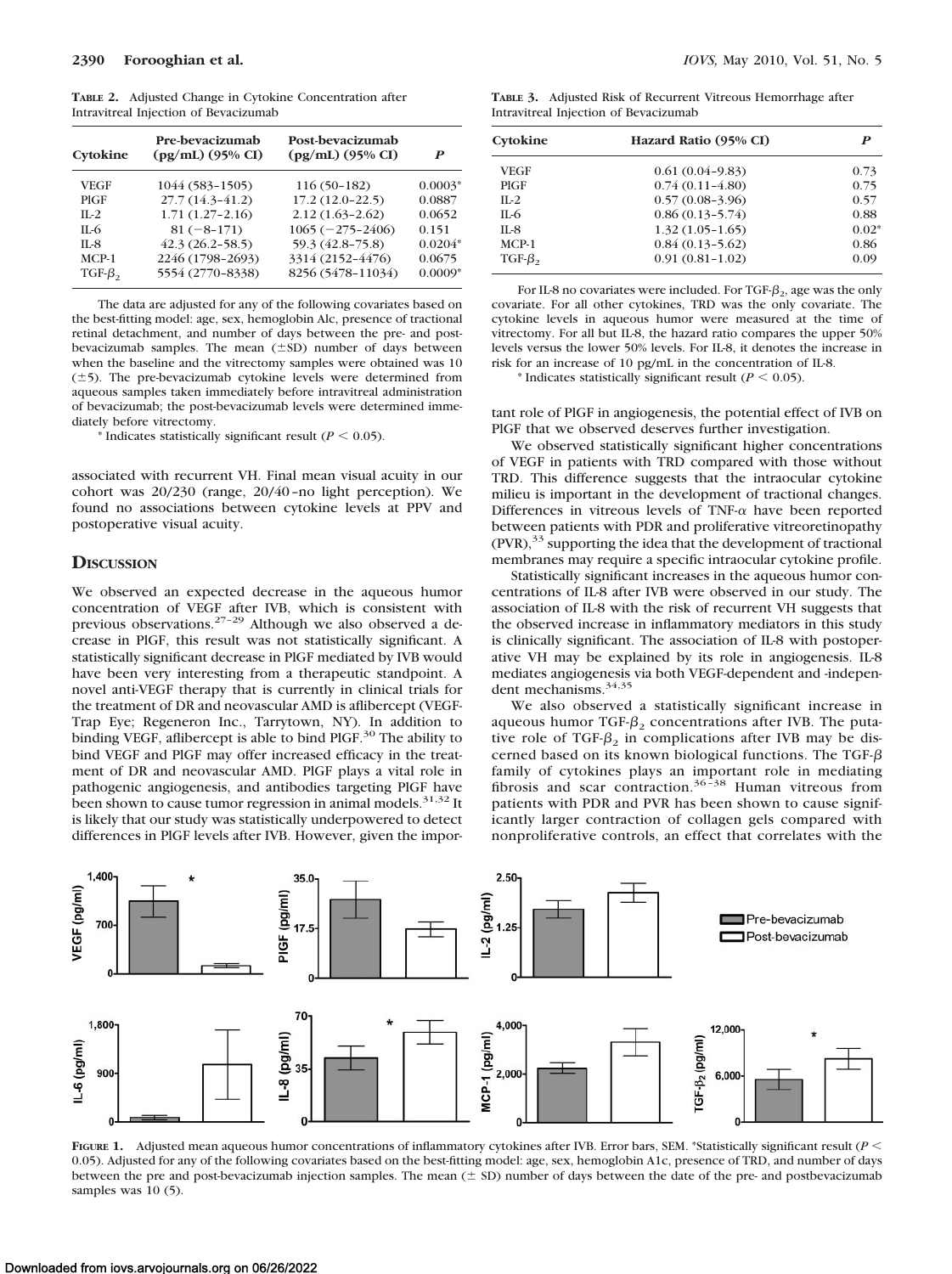

**FIGURE 2.** Proportion of patients with recurrent VH after pars plana vitrectomy. Life-table analysis showing proportion of patients with recurrent VH in the upper/lower 50th percentiles of IL-8 concentration at pars plana vitrectomy.

vitreous concentration of TGF- $\beta_2$ .<sup>39,40</sup> Rapid contraction of the fibrovascular tissue within choroidal neovascular membranes and retinal neovascular membranes has been proposed as the underlying pathogenic mechanism of RPE tears and TRDs occurring after IVB.<sup>19-23,41,42</sup> An acute intraocular elevation of TGF- $\beta$ , after IVB may thus mediate a rapid contraction of these membranes, thereby leading to excessive force on the RPE or retina and causing tears and detachments. Although we also observed an elevation in the intraocular concentrations of IL-2, IL-6, and MCP-1 after IVB, these results were not statistically significant. Our study was underpowered to detect statistically significant changes in these cytokines. Given the results of this study, future investigations into the levels of these cytokines after IVB are warranted.

A recent report of vitreous levels in eyes of patients with PDR who received pretreatment IVB has suggested that IVB influences intraocular mediators beyond VEGF.29 This report was based on differences in vitreous cytokine levels at the time of PPV in eyes with PDR and IVB pretreatment compared with controls (eyes without IVB pretreatment). In addition to VEGF, these investigators found decreased levels of stromal cell-derived factor (SDF)-1 $\alpha$  in eyes with IVB pretreatment. They did not find any significant differences in other inflammatory cytokines. Our paired study design of obtaining pretreatment and intraoperative aqueous samples from the same patients may have contributed to our ability to detect differences in cytokine concentrations that have not as yet been reported. Other papers have recently been published describing the use of multiplex assay technology to quantify cytokine levels in aqueous humor of patients with retinal vein occlusion,<sup>28</sup> exudative  $AMD<sub>1</sub><sup>43</sup>$  and diabetic macular edema.<sup>27</sup> In two of these reports,27,28 aqueous cytokine levels after IVB were measured, and no differences were found between post-IVB and baseline levels. However, the post-IVB sample in these reports was taken 1 to 3 months after the initial IVB injection, which may have been too long to detect the acute changes that we saw. Furthermore, concurrent intravitreal steroid, which may have diminished the increase in inflammatory cytokines, was administered in one of these studies. $27$  Of interest, these investigators found a negative correlation between the levels of VEGF and those of IL-6 and MCP-1 in eyes after IVB injection (but not before IVB injection), supporting our observation of increased inflammatory mediators after a reduction in VEGF levels.

The results of this study demonstrate that alterations in the intraocular cytokine milieu occur after IVB injection and that these alterations may be clinically significant. The angiogenic process is mediated by numerous growth factors and cytokines.<sup>44</sup> The selective antagonism of one component of this process is likely to result in compensatory increases in other components, which may have deleterious effects in certain cases. Compensatory elevations of alternative angiogenic and inflammatory factors after VEGF inhibition are well described in animal and human studies.<sup>45,46</sup> Compensatory angiogenic pathways after VEGF blockade that involve upregulation of FGF, $^{47}$  PlGF, $^{48,49}$  and erythropoietin have been described.<sup>50</sup> Serum VEGF and PlGF levels have been shown to increase more than 10-fold in colorectal patients receiving systemic bevacizumab.51 A better understanding of these compensatory changes in the intraocular milieu after IVB will not only lead to strategies (e.g., combination therapy) to prevent the development of postinjection complications, but also a better ability to treat patients with DR and neovascular AMD.

#### *References*

- 1. Aiello LP, Avery RL, Arrigg PG, et al. Vascular endothelial growth factor in ocular fluid of patients with diabetic retinopathy and other retinal disorders. *N Engl J Med.* 1994;331:1480 –1487.
- 2. Adamis AP, Miller JW, Bernal MT, et al. Increased vascular endothelial growth factor levels in the vitreous of eyes with proliferative diabetic retinopathy. *Am J Ophthalmol.* 1994;118:445– 450.
- 3. Watanabe D, Suzuma K, Suzuma I, et al. Vitreous levels of angiopoietin 2 and vascular endothelial growth factor in patients with proliferative diabetic retinopathy. *Am J Ophthalmol.* 2005;139: 476 – 481.
- 4. Maberley D, Cui JZ, Matsubara JA. Vitreous leptin levels in retinal disease. *Eye.* 2006;20:801– 804.
- 5. Demircan N, Safran BG, Soylu M, Ozcan AA, Sizmaz S. Determination of vitreous interleukin-1 (IL-1) and tumour necrosis factor (TNF) levels in proliferative diabetic retinopathy. *Eye.* 2006;20: 1366 –1369.
- 6. Franks WA, Limb GA, Stanford MR, et al. Cytokines in human intraocular inflammation. *Curr Eye Res.* 1992;11(suppl):187–191.
- 7. Hernandez C, Segura RM, Fonollosa A, Carrasco E, Francisco G, Simo R. Interleukin-8, monocyte chemoattractant protein-1 and IL-10 in the vitreous fluid of patients with proliferative diabetic retinopathy. *Diabet Med.* 2005;22:719 –722.
- 8. Freyberger H, Brocker M, Yakut H, et al. Increased levels of platelet-derived growth factor in vitreous fluid of patients with proliferative diabetic retinopathy. *Exp Clin Endocrinol Diabetes.* 2000;108:106 –109.
- 9. Pfeiffer A, Spranger J, Meyer-Schwickerath R, Schatz H. Growth factor alterations in advanced diabetic retinopathy: a possible role of blood retina barrier breakdown. *Diabetes.* 1997;46(suppl 2): S26 –S30.
- 10. Mitamura Y, Tashimo A, Nakamura Y, et al. Vitreous levels of placenta growth factor and vascular endothelial growth factor in patients with proliferative diabetic retinopathy. *Diabetes Care.* 2002;25:2352.
- 11. Khaliq A, Foreman D, Ahmed A, et al. Increased expression of placenta growth factor in proliferative diabetic retinopathy. *Lab Invest.* 1998;78:109 –116.
- 12. Boulton M, Gregor Z, McLeod D, et al. Intravitreal growth factors in proliferative diabetic retinopathy: correlation with neovascular activity and glycaemic management. *Br J Ophthalmol.* 1997;81: 228 –233.
- 13. Funatsu H, Noma H, Mimura T, Eguchi S, Hori S. Association of vitreous inflammatory factors with diabetic macular edema. *Ophthalmology.* 2009;116:73–79.
- 14. Funatsu H, Yamashita H, Ikeda T, Mimura T, Eguchi S, Hori S. Vitreous levels of interleukin-6 and vascular endothelial growth factor are related to diabetic macular edema. *Ophthalmology.* 2003;110:1690 –1696.
- 15. Funatsu H, Yamashita H, Noma H, et al. Aqueous humor levels of cytokines are related to vitreous levels and progression of diabetic